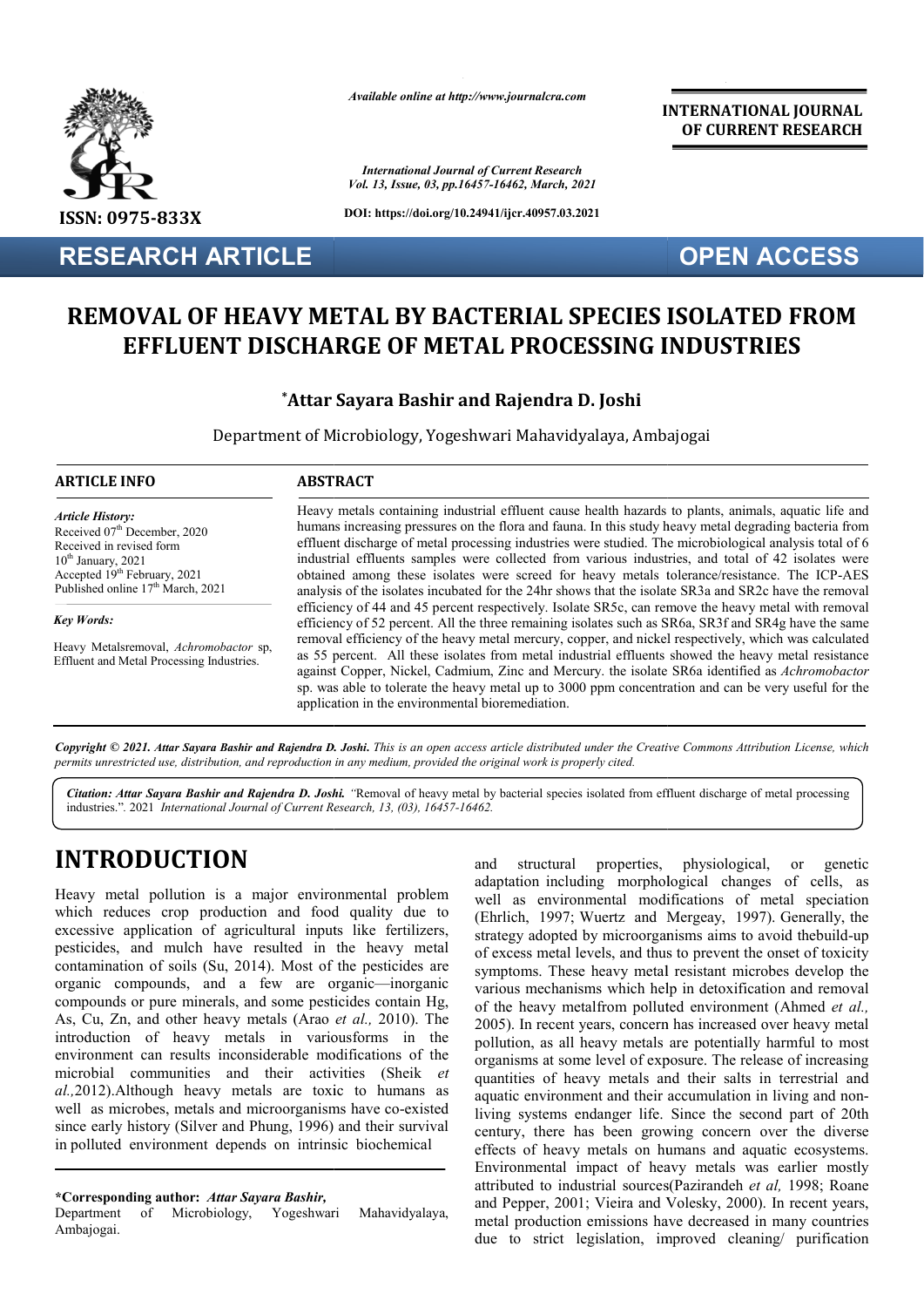technology and altered industrial activities. Today and in the future, dissipate losses from consumption of various metal containing goods are of most concern. Therefore, regulations for heavy metal containing waste disposal have been tightened (McGrath *et al.,* 1995; Bhutada and. Dahikar, 2017). The microbes are biochemically discovered and their potential to resist heavy metals such as zinc and copper will be determined. In the past two decades, there have been recent advances in bioremediation techniques, with the goal being to effectively restore polluted environments in an eco-friendly approach, and at a very low cost. A wide variety of microorganisms including bacteria, fungi, yeast, and algae interact with metals. The structural and functional complexity of microbes help them to interact with heavy metals in several ways(Veglio and Beolchini, 1997). Several heavy metals have been tested using bacterial species like *Flavobacterium, Pseudomonas, Enterobacter, Bacillus,* and *Micrococcus* sp. Their great biosorption ability is due to their high surface-to-volume ratios and potential active chemisorption sites (teichoic acid) on the cell wall (Mosa *et al.,* 2016). Bacteria are more stable and survive better when they are in mixed cultures (Sannasi *et al.,* 2006). Therefore, consortia of cultures are metabolically superior for the biosorption of metals and are more appropriate for field applications (Kader *et al.,* 2007). Naturally occurring bacteria that are capable of metal accumulation, have been extensively studied since it is difficult to imagine that a single bacterium could be capable to remove all heavy metals from its polluted site (Clausen, 2000). Therefore, there is an urgent need for the treatment of effluents from metal processing industry and waste management strategies. The present study was carried out to explore the heavy metal resistance and degradation capabilities of microbial diversity present into metal processing industry effluent.

# **MATERIALS AND METHODS**

**Study area and sample collection:** The effluents sample were collected from different metal processing industry of Marathwada region. Samples were collected in a plastic bucket and then thoroughly mixed on a piece of clean cloth and the lumps were broken using wooden pestle and mortar and were air dried (Tandon, 1993). Collected samples were preserved at 40 C for physicochemical and microbial analysis. Various parameters like pH, temperature, and color of effluent were documented at the sampling site using methods recommended by APHA (2005).

**Isolation and identification of Bacteria:** One mL of water sample was added to 9 mL of sterile distilled water and a tenfold serial dilution was done, and the lower, middle, and high dilutions were plated in duplicate into nutrient agar (Himedia, Mumbai), MacConkey agar, and potato dextrose agar plates already prepared. These were incubated at 37°C for 18–24 hrs for total bacteria and coliforms. Colonies on plates were observed and counted and the population density was estimated; bacterial colonies were picked according to their cultural morphology on the plates and these were streaked on new nutrient agar plates for pure colonies (Nwachukwu and Apata, 2013).

**Morphological characterisation of bacterial isolates:** The morphological characteristics of isolates were observed and recorded and this was the basis for the isolation of colonies.

The cell shape and arrangements of isolates were determined following the standard procedures of basic stain, gram stain (Nwachukwu and Apata, 2013).

**Screening of the heavy metal tolerance bacteria:** Screening of the isolates from the different domestic wastes and industrial wastes were done using the conventional plate techniques. The different concentrations of the heavy metals ranging from (200 ppm-2000 ppm) were added in the nutrient agar media and the respective results were recorded.

## **RESULTS AND DISCUSSION**

In this preliminary study, the bacterial isolates from the effluent from metal processing industries of Marathwada region investigated revealed metals resistance strains probably as a result of selective pressure from metal pollution in waste wastewater and this is of public health concern. A total of 6 industrial effluents samples were collected from various industries, shown in Table 1. From these 6 industrial effluent samples, a total of 42 isolates were obtained and identified on basis of standard morphological, biochemical and sugar fermentation characteristics by using determinative bacteriology of Bergey's manual. Among these 6 industrial effluent samples, a total of 42 isolates were obtained, among these isolates *Achromobacter* sp. (8), predominantly obtained followed by *Bacillus* sp. (5), *Shigella* sp. (7), *Salmonella* sp. (7), *Pseudomonas* sp. (5), *Corynebacterium* sp. (3), *Staphylococcus* sp. (3), *Proteus* sp. (2), *Exigoubacterium* sp. (1) and *Microbacterium* (1).

Recently, microbial bioremediation has appeared as an alternative technique to such traditional chemical treatments (Brierly, 1990). Microorganisms like bacteria, fungi, algae and actinomycetes have effectively sequestered heavy metals (Wong and So, 1993). These have been used to remove metals from polluted industrial and domestic effluents on a large scale. Microbiological detoxification of polluted water is economical, safe and sustainable (Eccles, 1995). It is well recognized that microorganisms have a high affinity for metals and can accumulate both heavy and toxic metals by a variety of mechanisms (Rehman *et al.,* 2008).The screening for the isolates from domestic sewage wastes have shown that probably all the isolates were resistant to one of the selected five heavy metals. There are a total 42 isolates of domestic sewage samples, among them one isolate SR6a (*Achromobactor*) was resistant to Cu at higher concentration (2000ppm) and considered as potential heavy metal degrading isolate. The some isolates such SR3f (*Bacillus*), SR4g (*Achromobactor*), SR5c (*Bacillus*), SR3a (*Pseudomonas*) and SR2c (*Exig, ubacterium*) were multi heavy metal degrading ones. All these isolates from metal industrial effluents showed the heavy metal resistance against Copper, Nickel, Cadmium, Zinc and Mercury. The results of study of Jaysankar *et al.,* (2003), showed that bacteria highly resistant to mercury that were isolated from seawater and sediment samples were capable of growth at 50 ppm of mercury. The screening for the isolates from domestic sewage wastes have shown that probably all the isolates were resistant to one of the selected five heavy metals. There are a total 42 isolates of domestic sewage samples, among them one isolate SR6a (*Achromobactor*) was resistant to Cu at higher concentration (2000ppm) and considered as potential heavy metal degrading isolate. The some isolates such SR3f (*Bacillus*), SR4g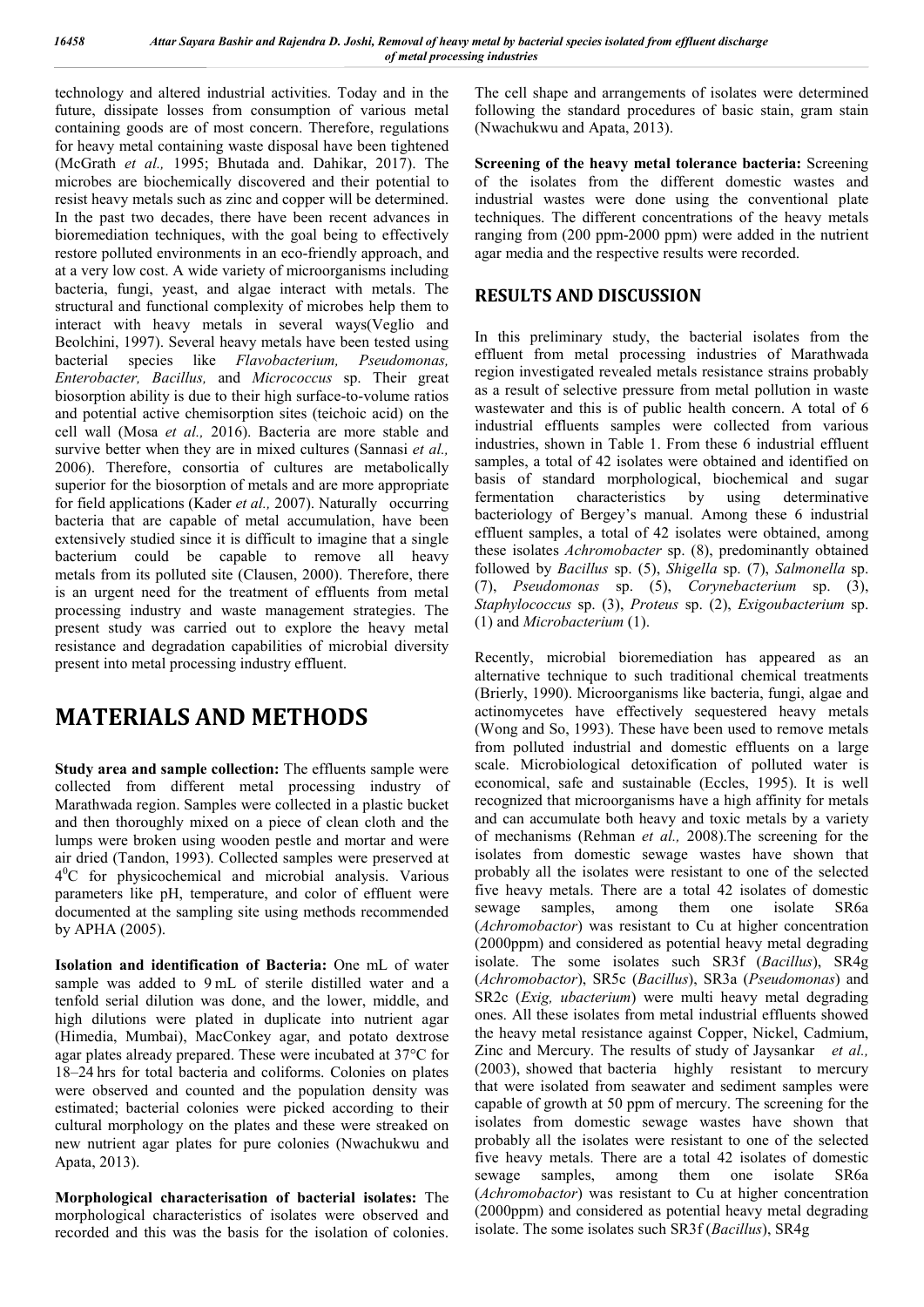| Sr. No         | Name of isolates    | No.of Isolates |
|----------------|---------------------|----------------|
| 1.             | Achromobacter sp.   |                |
|                | <i>Bacillus</i> sp. |                |
| 3.             | Shigella sp.        |                |
| 4.             | Salmonella sp.      |                |
|                | Pseudomonas sp.     |                |
| 6.             | Corynebacterium sp. |                |
|                | Staphylococcus sp.  |                |
| 8.             | Proteus sp          |                |
| 9.             | Exigoubacterium sp. |                |
| 10.            | Microbacterium      |                |
| Total isolates |                     | 42             |

**Table 1. Microbial analysis of Effluent Samples Collected from different Metal processing Industries**



**Fig. 1. Heavy Metal degradation after 24h**



**Fig. 2. Heavy Metal degradation after 48h**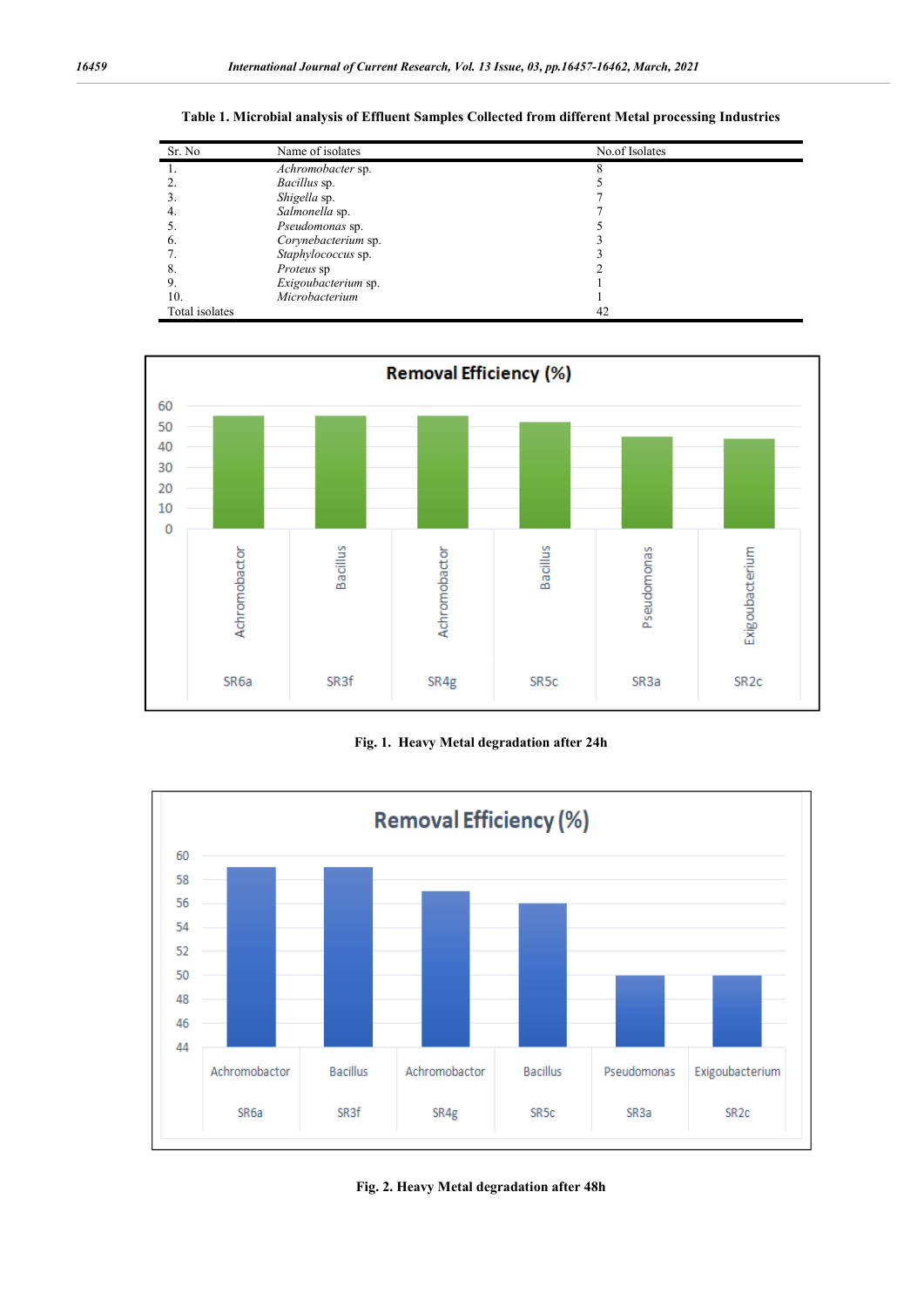| Sr.No                   |                  |                             |                   |                   |                   |                  |                          |                          |                          |                          |                          |                          | Name of isolates |
|-------------------------|------------------|-----------------------------|-------------------|-------------------|-------------------|------------------|--------------------------|--------------------------|--------------------------|--------------------------|--------------------------|--------------------------|------------------|
|                         |                  |                             |                   |                   |                   |                  |                          |                          |                          |                          |                          |                          |                  |
|                         | Isolates code    |                             |                   |                   |                   |                  |                          |                          |                          |                          |                          |                          |                  |
|                         |                  | Metals                      | $200$ ug          | 8m00#             | 8n009             | 800µg            | 310001                   | 1200µg                   | 1400µg                   | 1600µg                   | 1800µg                   | 2000µg                   |                  |
| $\mathbf{1}$            |                  | $\ensuremath{\mathrm{Cu}}$  | $\qquad \qquad +$ | $^+$              | $\qquad \qquad +$ | $\boldsymbol{+}$ | $\blacksquare$           | $\mathbf{r}$             | $\mathbf{L}$             |                          |                          | $\mathbb{Z}^2$           |                  |
|                         |                  | Ni                          |                   | $\qquad \qquad +$ | $\Box$            | $\Box$           | $\sim$                   | $\omega$                 | $\mathbb{Z}^2$           | $\blacksquare$           | $\Box$                   | $\omega$                 |                  |
|                         | SR <sub>2c</sub> |                             |                   |                   | $\Box$            | $\Box$           | $\bar{\phantom{a}}$      | $\omega$                 | $\omega$                 | $\Box$                   | $\Box$                   | $\blacksquare$           |                  |
|                         |                  | $\ensuremath{\mathrm{C}} d$ |                   | $\, +$            | $\blacksquare$    | $\Box$           | $\overline{\phantom{a}}$ | $\overline{\phantom{a}}$ | $\blacksquare$           | $\Box$                   | $\Box$                   | $\sim$                   | Exigoubacterium  |
|                         |                  | Hg                          |                   | $\qquad \qquad +$ |                   |                  |                          |                          |                          |                          |                          |                          |                  |
|                         |                  | $\mathbf{Zn}$               | $\! + \!$         | $\qquad \qquad +$ | $\! + \!$         |                  | $\blacksquare$           | $\blacksquare$           | $\blacksquare$           | $\omega$                 | $\Box$                   | $\blacksquare$           |                  |
| $\overline{2}$          |                  | Cu                          | $\! + \!$         | $\qquad \qquad +$ | $\qquad \qquad +$ | $\blacksquare$   | $\overline{\phantom{a}}$ | $\blacksquare$           | $\blacksquare$           | $\blacksquare$           | $\Box$                   | $\overline{\phantom{a}}$ |                  |
|                         |                  | Ni                          | $\! + \!$         | $\, +$            | $\boldsymbol{+}$  | $\, +$           | $\, +$                   | $\! +$                   | $\blacksquare$           | $\omega$                 | $\Box$                   | $\blacksquare$           |                  |
|                         | SR3a             | $\ensuremath{\mathrm{C}} d$ | $\! + \!$         | $\qquad \qquad +$ | $\blacksquare$    | $\blacksquare$   | $\overline{\phantom{a}}$ | $\blacksquare$           | $\blacksquare$           | $\blacksquare$           | $\Box$                   | $\blacksquare$           | Pseudomonas      |
|                         |                  | Hg                          | $\! + \!$         | $\! + \!$         | $\blacksquare$    | $\blacksquare$   | $\blacksquare$           | $\omega$                 | $\omega$                 | $\omega$                 | $\Box$                   | $\blacksquare$           |                  |
|                         |                  | $\mathbf{Zn}$               | $\! + \!$         | $\qquad \qquad +$ | $\qquad \qquad +$ | $\blacksquare$   | $\overline{\phantom{a}}$ | $\blacksquare$           | $\blacksquare$           | $\omega$                 | $\overline{\phantom{a}}$ | $\overline{\phantom{a}}$ |                  |
| $\overline{\mathbf{3}}$ |                  |                             |                   |                   |                   |                  |                          |                          |                          |                          |                          | $\, +$                   |                  |
|                         |                  | Cu                          | $\! + \!$         | $\! + \!$         | $\! + \!$         | $\! +$           | $\! +$                   | $\! +$                   | $\! +$                   | $\boldsymbol{+}$         | $\boldsymbol{+}$         | $\sim$                   |                  |
|                         |                  | Ni                          |                   |                   | $\boldsymbol{+}$  | $\! +$           | $+$                      | $^{+}$                   | $\! +$                   | $\! +$                   | $\boldsymbol{+}$         |                          |                  |
|                         | SR3f             | $\mathbf{C} \mathbf{d}$     | $\! + \!$         | $^{+}$            | $\, +$            | $\, +$           | $\! +$                   | $\! +$                   | $\, +$                   | $\Box$                   | $\Box$                   | $\blacksquare$           | <b>Bacillus</b>  |
|                         |                  | Hg                          | $\qquad \qquad +$ | $\, +$            | $\boldsymbol{+}$  | $\boldsymbol{+}$ | $\! + \!\!\!\!$          | $\! +$                   | $\, +$                   | $\, +$                   | $\Box$                   | $\blacksquare$           |                  |
|                         |                  | Zn                          | $\, +$            | $^{+}$            | $\, +$            | $\! +$           | $+$                      | $+$                      | $\! +$                   | $\! +$                   | $\boldsymbol{+}$         | $\blacksquare$           |                  |
| $\overline{4}$          |                  | Cu                          | $\! + \!$         | $\qquad \qquad +$ | $\! + \!$         | $\! + \!$        |                          |                          |                          |                          |                          |                          |                  |
|                         |                  | Ni                          | $\qquad \qquad +$ | $\qquad \qquad +$ | $\! + \!$         | $\! + \!$        | $\qquad \qquad +$        | $\! +$                   | $\blacksquare$           | $\blacksquare$           | $\blacksquare$           | $\blacksquare$           |                  |
|                         | SR4g             | $\mathbf{C} \mathbf{d}$     | $\! + \!$         | $\! + \!$         | $\qquad \qquad +$ | $\! + \!$        | $\bar{\phantom{a}}$      | $\overline{\phantom{a}}$ | $\overline{\phantom{a}}$ | $\blacksquare$           | $\Box$                   | $\blacksquare$           | Achromobactor    |
|                         |                  | $_{\rm Hg}$                 | $^{+}$            | $^{+}$            | $^{+}$            | $^{+}$           | $^{+}$                   | $^{+}$                   | $^{+}$                   | $\boldsymbol{+}$         | $\boldsymbol{+}$         | $+$                      |                  |
|                         |                  | Zn                          | $\boldsymbol{+}$  | $+$               | $\boldsymbol{+}$  | $\boldsymbol{+}$ | $\, +$                   | $\! +$                   | $+$                      | $\! +$                   | $\! +$                   | $\, +$                   |                  |
| $\overline{5}$          |                  | Cu                          | $\, +$            | $+$               | $\boldsymbol{+}$  | $\, +$           | $\, +$                   | $\! +$                   | $^{+}$                   | $\, +$                   | $\boldsymbol{+}$         | $\, +$                   |                  |
|                         |                  | $\rm Ni$                    | $\! + \!$         | $\qquad \qquad +$ | $\! + \!$         | $\boldsymbol{+}$ | $\, +$                   | $\boldsymbol{+}$         | $\blacksquare$           | $\overline{\phantom{a}}$ | $\Box$                   | $\overline{\phantom{a}}$ |                  |
|                         | SR5c             | $\ensuremath{\mathrm{C}} d$ | $\boldsymbol{+}$  | $\! + \!$         | $\boldsymbol{+}$  | $\boldsymbol{+}$ | $\! +$                   | $\blacksquare$           | $\blacksquare$           | $\blacksquare$           | $\Box$                   | $\sim$                   | <b>Bacillus</b>  |
|                         |                  | Hg                          | $\qquad \qquad +$ | $\qquad \qquad +$ | $\blacksquare$    | $\Box$           | $\bar{\phantom{a}}$      | $\blacksquare$           | $\sim$                   | $\Box$                   | $\Box$                   | $\bar{\phantom{a}}$      |                  |
|                         |                  | $\mathbf{Zn}$               | $\qquad \qquad +$ | $\qquad \qquad +$ | $\qquad \qquad +$ | $\; +$           | $\,+\,$                  | $\qquad \qquad +$        | $\blacksquare$           | $\omega$                 | $\Box$                   | $\blacksquare$           |                  |
| $\sqrt{6}$              |                  | Cu                          | $\boldsymbol{+}$  |                   | $\boldsymbol{+}$  | $\! + \!\!\!\!$  | $\! + \!\!\!\!$          | $\! +$                   | $\! +$                   | $\! +$                   | $\! +$                   | $\boldsymbol{+}$         |                  |
|                         |                  | Ni                          | $\qquad \qquad +$ | $\! + \!$         | $\boldsymbol{+}$  | $\boldsymbol{+}$ | $\, +$                   | $\! +$                   | $\, +$                   | $\boldsymbol{+}$         | $\boldsymbol{+}$         | $\boldsymbol{+}$         |                  |
|                         | SR6a             | Cd                          | $\boldsymbol{+}$  | $\boldsymbol{+}$  | $\boldsymbol{+}$  | $\! + \!\!\!\!$  | $\boldsymbol{+}$         | $\! +$                   | $\, +$                   | $\boldsymbol{+}$         | $\omega$                 | $\blacksquare$           | Achromobactor    |
|                         |                  | Hg                          | $\boldsymbol{+}$  | $\boldsymbol{+}$  | $\! +$            | $+$              | $+$                      | $+$                      | $+$                      | $\! +$                   | $\boldsymbol{+}$         | $\overline{\phantom{a}}$ |                  |
|                         |                  | $\mathbf{Zn}$               | $\qquad \qquad +$ | $\qquad \qquad +$ | $\qquad \qquad +$ | $\boldsymbol{+}$ | $\boldsymbol{+}$         | $\boldsymbol{+}$         | $\boldsymbol{+}$         | $\qquad \qquad +$        | $\qquad \qquad +$        |                          |                  |
|                         |                  |                             |                   |                   |                   |                  |                          |                          |                          |                          |                          |                          |                  |

## **Table 2: Growth of heavy metal tolerant bacteria on different concentration of heavy metals**

(*Achromobactor*), SR5c (*Bacillus*), SR3a (*Pseudomonas*) and SR2c (*Exig,ubacterium*) were multi heavy metal degrading ones. All these isolates from metal industrial effluents showed the heavy metal resistance against Copper, Nickel, Cadmium, Zinc and Mercury (Table 2).

The ICP-AES analysis of the isolates incubated for the 24hr shows that the isolate SR3a and SR2c have the removal efficiency of 44 and 45 percent respectively. Isolate SR5c can remove the heavy metal with removal efficiency of 52 percent.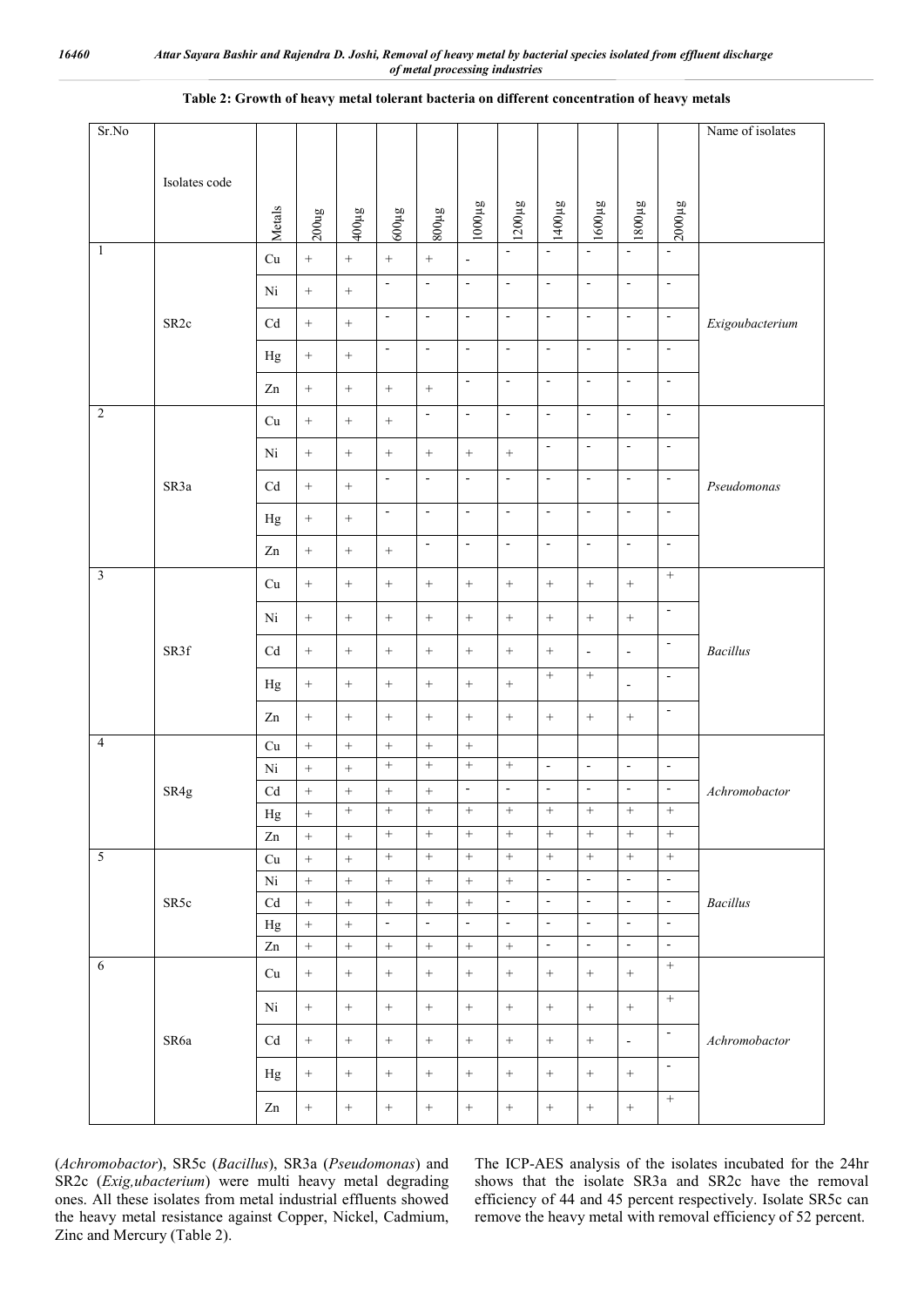| Sr.No            | Isolates code     | Time interval 24hr |      |               | Removal Efficiency (%) | Name of isolates |
|------------------|-------------------|--------------------|------|---------------|------------------------|------------------|
|                  |                   | Control            | Test | Metal removed |                        |                  |
| .,               | SR <sub>6</sub> a | 467                | 210  | 257           | 55                     | Achromobactor    |
| 2.               | SR <sub>3f</sub>  | 376                | 167  | 209           | 55                     | <b>Bacillus</b>  |
| $\overline{3}$ . | SR4g              | 441                | 195  | 246           | 55                     | Achromobactor    |
| 4.               | SR <sub>5c</sub>  | 367                | 173  | 194           | 52                     | <b>Bacillus</b>  |
| 5.               | SR <sub>3</sub> a | 280                | 154  | 126           | 45                     | Pseudomonas      |
| 6.               | SR <sub>2c</sub>  | 254                | 142  | 112           | 44                     | Exigoubacterium  |

#### **Table 3. Analysis of heavy metal degradation by potential isolates after 24hr**

### **Table 4: Analysis of heavy metal degradation by potential isolates after 48hr**

| Sr.No |                   | Time interval 48hr |                       |     | Removal Efficiency (%) | Name of isolates |
|-------|-------------------|--------------------|-----------------------|-----|------------------------|------------------|
|       | Isolates code     | Control            | Test<br>Metal removed |     |                        |                  |
|       | SR6a              | 441                | 180                   | 261 | 59                     | Achromobactor    |
| 8.    | SR3f              | 376                | 154                   | 236 | 59                     | <b>Bacillus</b>  |
| 9.    | SR4g              | 467                | 198                   | 269 | 57                     | Achromobactor    |
| 10.   | SR <sub>5c</sub>  | 367                | 160                   | 207 | 56                     | <b>Bacillus</b>  |
| 11.   | SR <sub>3</sub> a | 280                | 140                   | 140 | 50                     | Pseudomonas      |
| 12.   | SR <sub>2c</sub>  | 254                | 125                   | 129 | 50                     | Exigoubacterium  |

**Table 5. Analysis of heavy metal degradation by potential isolates after 72hr**

| Sr.No |                   | Time interval 72hr |      |                     | Removal Efficiency (%) | Name of isolates |
|-------|-------------------|--------------------|------|---------------------|------------------------|------------------|
|       | Isolates code     | Control            | Test | Metal removed (ppm) |                        |                  |
| 13.   | SR <sub>6</sub> a | 467                | 183  | 284                 | 60                     | Achromobactor    |
| 14.   | SR3f              | 376                | 149  | 227                 | 60                     | <b>Bacillus</b>  |
| 15.   | SR4g              | 441                | 183  | 264                 | 59                     | Achromobactor    |
| 16.   | SR <sub>5c</sub>  | 367                | 150  | 217                 | 59                     | <b>Bacillus</b>  |
| 17.   | SR <sub>3</sub> a | 280                | 115  | 165                 | 58                     | Pseudomonas      |
| 18.   | SR <sub>2c</sub>  | 254                | 110  | 144                 | 56                     | Exigoubacterium  |



**Fig. 3. Heavy Metal degradation after 72h**

All the three remaining isolates such as SR6a, SR3f and SR4g have the same removal efficiency of the heavy metal mercury, copper, and nickel respectively, which was calculated as 55 percent (Table 3and Fig. 1). The ICP-AES analysis of the isolates incubated for the 48hr shows that the isolate SR3a and SR2c have the same removal efficiency of 50 percent. Isolate SR5c can remove the heavy metal with removal efficiency of 56 percent while SR4g removed 57 percent.

SR6a and SR3f have the same heavy metal removal efficiency of 59 percent (Table 4 and Fig 2). The heavy metal removal efficiency of the isolates after 72hr have shown that the isolate SR2c shows 56 percent and SR3a shows 58 percent removal efficiency. The isolate SR4g and SR5cwere 59 percent efficient in the removal of the heavy metals. The remaining two isolates SR6a and SR3fwere showing the highest heavy metal removal efficiency of 60 percent as compared to other